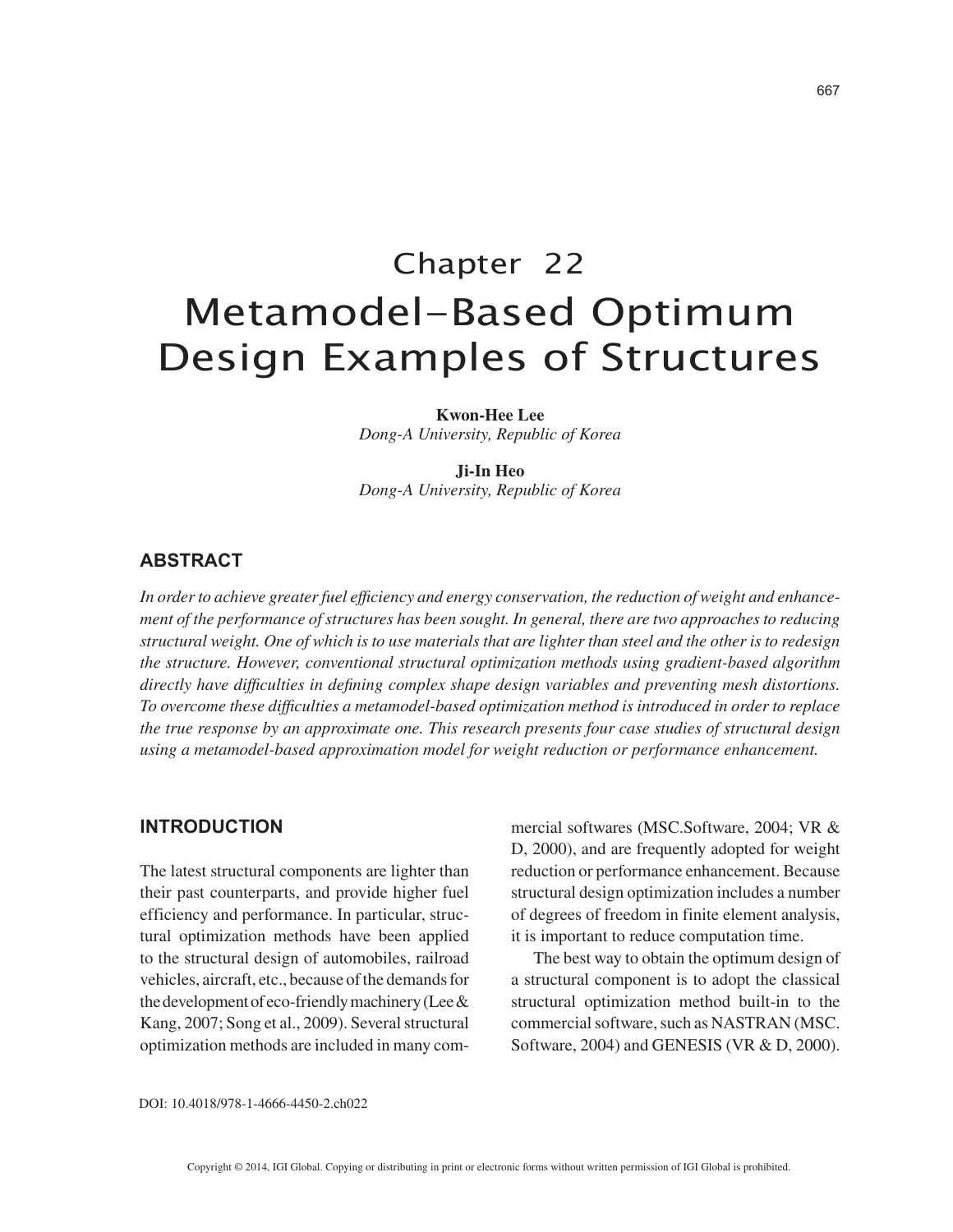This approach suggests that it is efficient to make mapped meshes. But mesh qualities worsen when design variables are modified; and furthermore, it is not easy to perform sensitivity analysis in the case of nonlinear FE analysis. To overcome the disadvantage of classical methods built-in to NASTRAN and GENESIS, recent researches have utilized a metamodel-based optimization method. Metamodel-based optimization methods are suitable for problems of structural design requiring much computation time, difficult computational sensitivity problems, or problems having a noisy response function (Lee & Kang, 2006, 2007; Song et al., 2009; Lee, 2010). Examples of metamodel methods are approximation methods, including the response surface model, neural network, radial basis method, and kriging. In this research, several examples of metamodel-based optimization using kriging are investigated. Research by Sacks shows that the DACE modeling method (Sacks et al., 1989; Guinta & Watson, 1998), known as one of the kriging interpolation methods, is considered to be a statistically reliable and consistent method for approximating deterministic computer experiments. It is known that the kriging interpolation method provides accurate predictions of highly nonlinear responses.

The overall structural design process using the kriging metamodel is as follows: First, the DOE (Design Of Experiments) is carried out to define the design samples. As a sampling method, Latin hypercube design, orthogonal array, maximum entropy method, and so forth can be utilized. Second, FE analysis is performed with a number of sample points. Third, surrogate models of related responses are built. Thus, the responses of interest are replaced by kriging models. As a final step, an optimum design is calculated, by considering formulation. It is easy to solve the approximated formulation since the responses requiring much computation time are replaced by simple mathematical equations. Thus, it is not important to select an algorithm to solve the formulation in this step. The overall design process suggested in this research is shown as Figure 1.

The examples of application of the metamodel-based optimization considered in this study are automotive door design (Lee & Kang, 2007), disk brake design (Song & Lee, 2009), control arm design (Song et al., 2009), and robust design method (Lee, 2010).

## **KRIGING INTERPOLATION METHOD**

The Kriging interpolation method is well explained in the references (Sacks et al., 1989; Guinta & Watson, 1998). In the kriging model, the global approximation model is represented as

$$
y(\mathbf{x}) = g(\mathbf{x}) + z(\mathbf{x}) \tag{1}
$$

where, **x** is the vector for design variables,  $g(\mathbf{x})$  is a known function of **x**, and  $z(\mathbf{x})$  is the realization of a stochastic process with mean zero, variance *σ*2 , following the Gaussian distribution. When  $g(x)$  is treated as the constant  $\beta$ , Equation (1) is rewritten as

$$
y(\mathbf{x}) = \beta + z(\mathbf{x})\tag{2}
$$

*Figure 1. Design process overview*